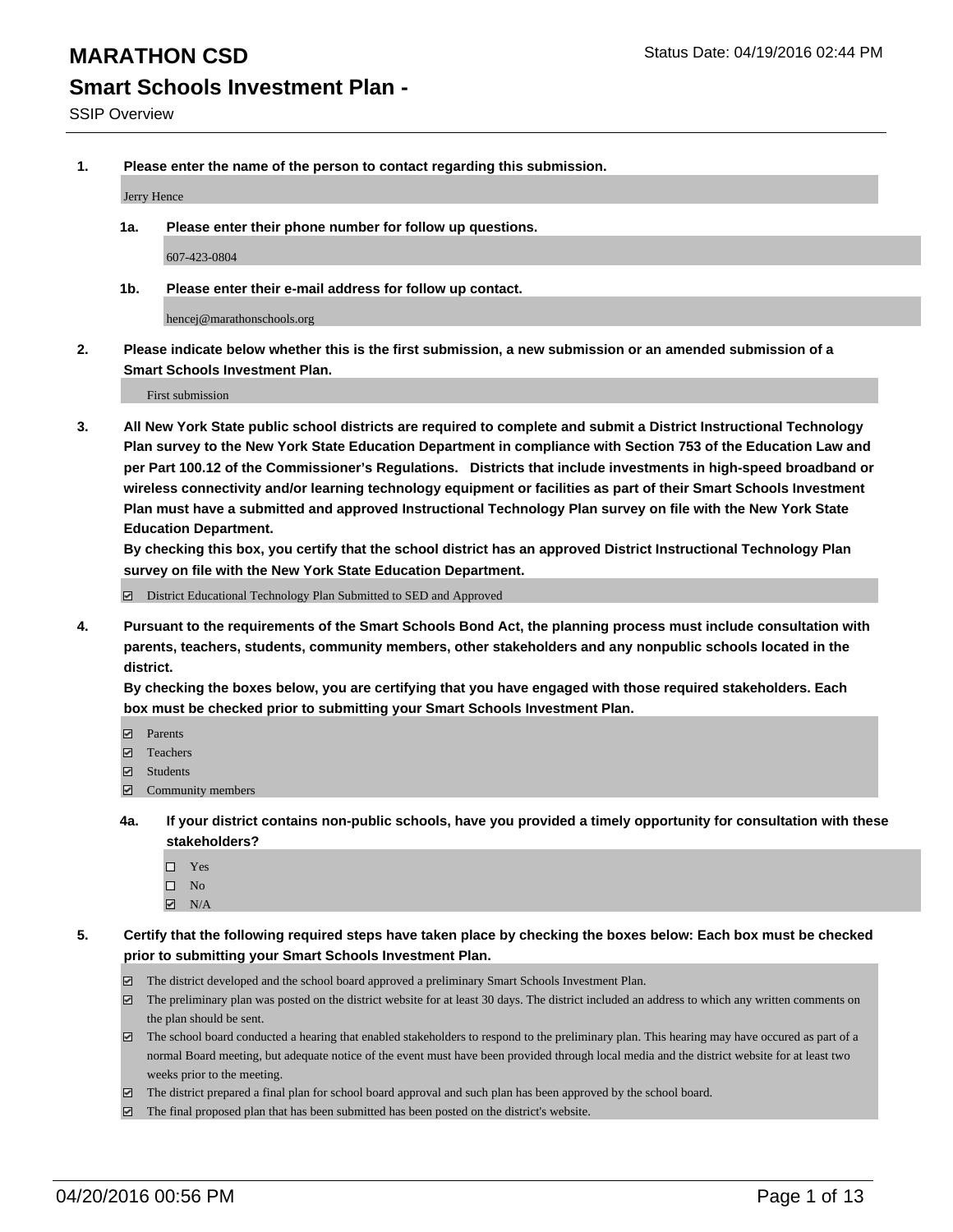SSIP Overview

**5a. Please upload the proposed Smart Schools Investment Plan (SSIP) that was posted on the district's website. Note that this should be different than your recently submitted Educational Technology Survey. The Final SSIP, as approved by the School Board, should also be posted on the website and remain there during the course of the projects contained therein.**

2015-2018 Tech Plan.pdf

**6. Please enter an estimate of the total number of students and staff that will benefit from this Smart Schools Investment Plan based on the cumulative projects submitted to date.**

850

**7. An LEA/School District may partner with one or more other LEA/School Districts to form a consortium to pool Smart Schools Bond Act funds for a project that meets all other Smart School Bond Act requirements. Each school district participating in the consortium will need to file an approved Smart Schools Investment Plan for the project and submit a signed Memorandum of Understanding that sets forth the details of the consortium including the roles of each respective district.**

 $\Box$  The district plans to participate in a consortium to partner with other school district(s) to implement a Smart Schools project.

**8. Please enter the name and 6-digit SED Code for each LEA/School District participating in the Consortium.**

| <b>Partner LEA/District</b> |  | <b>ISED BEDS Code</b> |  |
|-----------------------------|--|-----------------------|--|
| (No Response)               |  | (No Response)         |  |

**9. Please upload a signed Memorandum of Understanding with all of the participating Consortium partners.**

(No Response)

**10. Your district's Smart Schools Bond Act Allocation is:**

\$1,012,784

**11. Enter the budget sub-allocations by category that you are submitting for approval at this time. If you are not budgeting SSBA funds for a category, please enter 0 (zero.) If the value entered is \$0, you will not be required to complete that survey question.**

|                                       | Sub-<br>Allocations |
|---------------------------------------|---------------------|
| School Connectivity                   | 0                   |
| Connectivity Projects for Communities |                     |
| <b>Classroom Technology</b>           | 270,622             |
| Pre-Kindergarten Classrooms           | 0                   |
| Replace Transportable Classrooms      | 0                   |
| High-Tech Security Features           | 0                   |
| Totals:                               | 270,622.00          |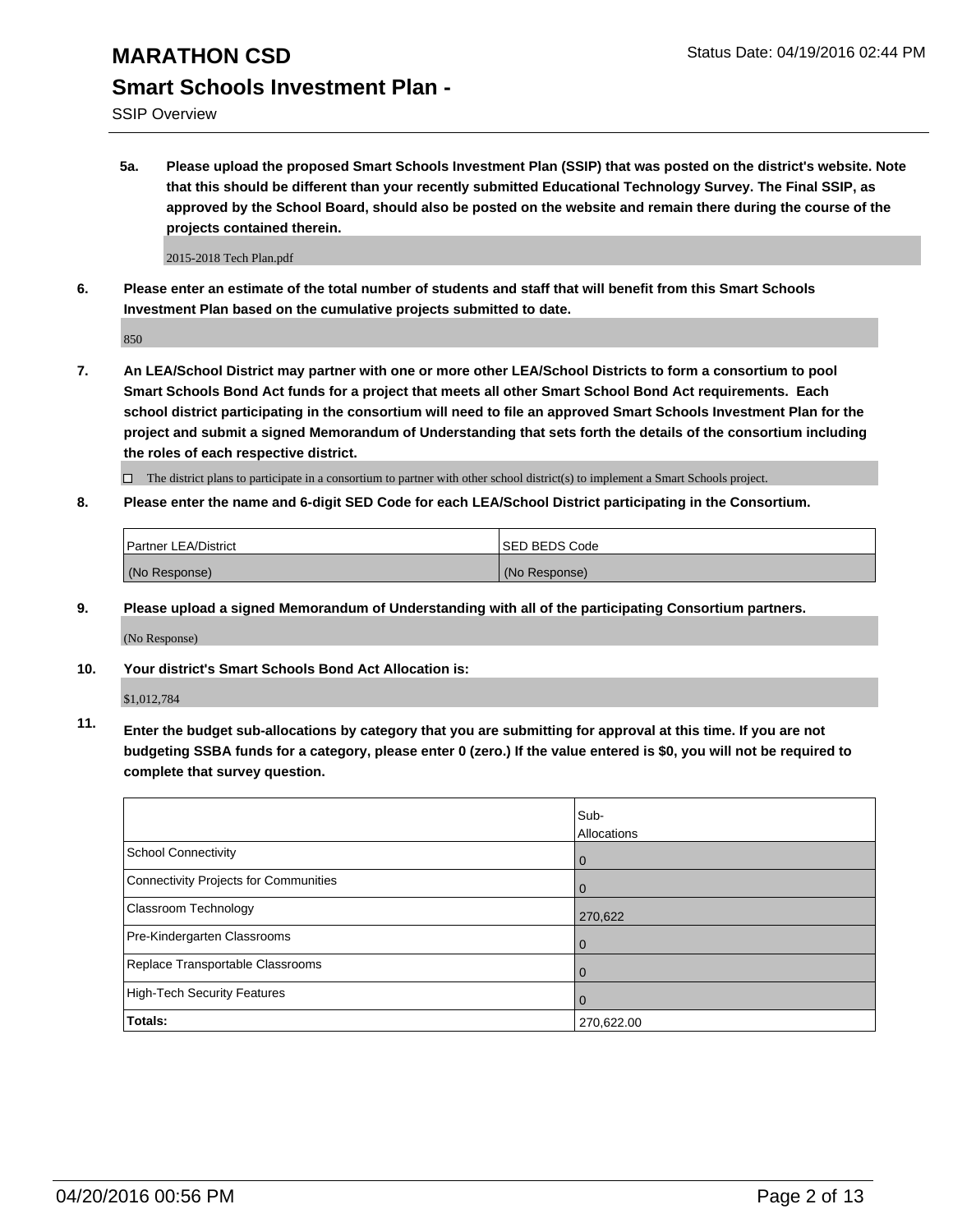School Connectivity

- **1. In order for students and faculty to receive the maximum benefit from the technology made available under the Smart Schools Bond Act, their school buildings must possess sufficient connectivity infrastructure to ensure that devices can be used during the school day. Smart Schools Investment Plans must demonstrate that:**
	- **sufficient infrastructure that meets the Federal Communications Commission's 100 Mbps per 1,000 students standard currently exists in the buildings where new devices will be deployed, or**
	- **is a planned use of a portion of Smart Schools Bond Act funds, or**
	- **is under development through another funding source.**

**Smart Schools Bond Act funds used for technology infrastructure or classroom technology investments must increase the number of school buildings that meet or exceed the minimum speed standard of 100 Mbps per 1,000 students and staff within 12 months. This standard may be met on either a contracted 24/7 firm service or a "burstable" capability. If the standard is met under the burstable criteria, it must be:**

**1. Specifically codified in a service contract with a provider, and**

**2. Guaranteed to be available to all students and devices as needed, particularly during periods of high demand, such as computer-based testing (CBT) periods.**

**Please describe how your district already meets or is planning to meet this standard within 12 months of plan submission.**

(No Response)

- **1a. If a district believes that it will be impossible to meet this standard within 12 months, it may apply for a waiver of this requirement, as described on the Smart Schools website. The waiver must be filed and approved by SED prior to submitting this survey.**
	- □ By checking this box, you are certifying that the school district has an approved waiver of this requirement on file with the New York State Education Department.
- **2. Connectivity Speed Calculator (Required)**

|                         | Number of<br>Students | Multiply by<br>100 Kbps | Divide by 1000 Current Speed<br>to Convert to<br>Reauired<br>Speed in Mb | lin Mb             | Expected<br>Speed to be<br>Attained Within   Required<br>12 Months | <b>Expected Date</b><br>l When<br>Speed Will be<br>l Met |
|-------------------------|-----------------------|-------------------------|--------------------------------------------------------------------------|--------------------|--------------------------------------------------------------------|----------------------------------------------------------|
| <b>Calculated Speed</b> | (No<br>Response)      | (No Response)           | (No<br>Response)                                                         | l (No<br>Response) | (No<br>Response)                                                   | l (No<br>Response)                                       |

### **3. Briefly describe how you intend to use Smart Schools Bond Act funds for high-speed broadband and/or wireless connectivity projects in school buildings.**

(No Response)

**4. Briefly describe the linkage between the district's District Instructional Technology Plan and the proposed projects. (There should be a link between your response to this question and your response to Question 1 in Part E. Curriculum and Instruction "What are the district's plans to use digital connectivity and technology to improve teaching and learning?)**

(No Response)

**5. If the district wishes to have students and staff access the Internet from wireless devices within the school building, or in close proximity to it, it must first ensure that it has a robust Wi-Fi network in place that has sufficient bandwidth to meet user demand.**

**Please describe how you have quantified this demand and how you plan to meet this demand.**

(No Response)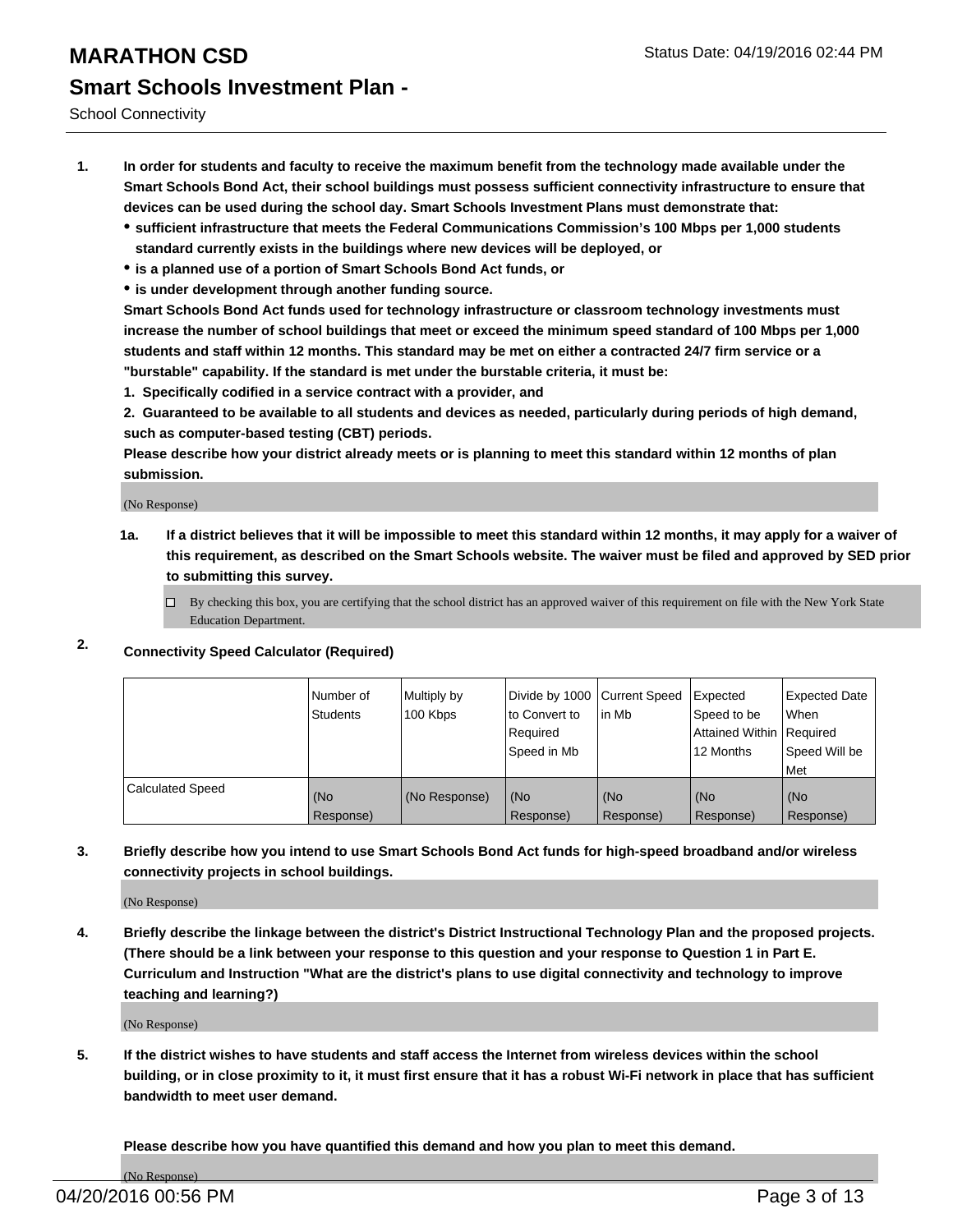School Connectivity

**6. As indicated on Page 5 of the guidance, the Office of Facilities Planning will have to conduct a preliminary review of all capital projects, including connectivity projects.**

| Project Number |  |
|----------------|--|
| (No Response)  |  |

**7. Certain high-tech security and connectivity infrastructure projects may be eligible for an expedited review process as determined by the Office of Facilities Planning.**

**Was your project deemed eligible for streamlined review?**

(No Response)

**8. Include the name and license number of the architect or engineer of record.**

| <sup>1</sup> Name | l License Number |
|-------------------|------------------|
| (No Response)     | (No Response)    |

**9. If you are submitting an allocation for School Connectivity complete this table. Note that the calculated Total at the bottom of the table must equal the Total allocation for this category that you entered in the SSIP Overview overall budget.** 

|                                            | Sub-          |
|--------------------------------------------|---------------|
|                                            | Allocation    |
| Network/Access Costs                       | (No Response) |
| <b>Outside Plant Costs</b>                 | (No Response) |
| School Internal Connections and Components | (No Response) |
| <b>Professional Services</b>               | (No Response) |
| Testing                                    | (No Response) |
| <b>Other Upfront Costs</b>                 | (No Response) |
| <b>Other Costs</b>                         | (No Response) |
| Totals:                                    |               |

| Select the allowable expenditure | Item to be purchased | Quantity      | Cost per Item | Total Cost    |
|----------------------------------|----------------------|---------------|---------------|---------------|
| type.                            |                      |               |               |               |
| Repeat to add another item under |                      |               |               |               |
| each type.                       |                      |               |               |               |
| (No Response)                    | (No Response)        | (No Response) | (No Response) | (No Response) |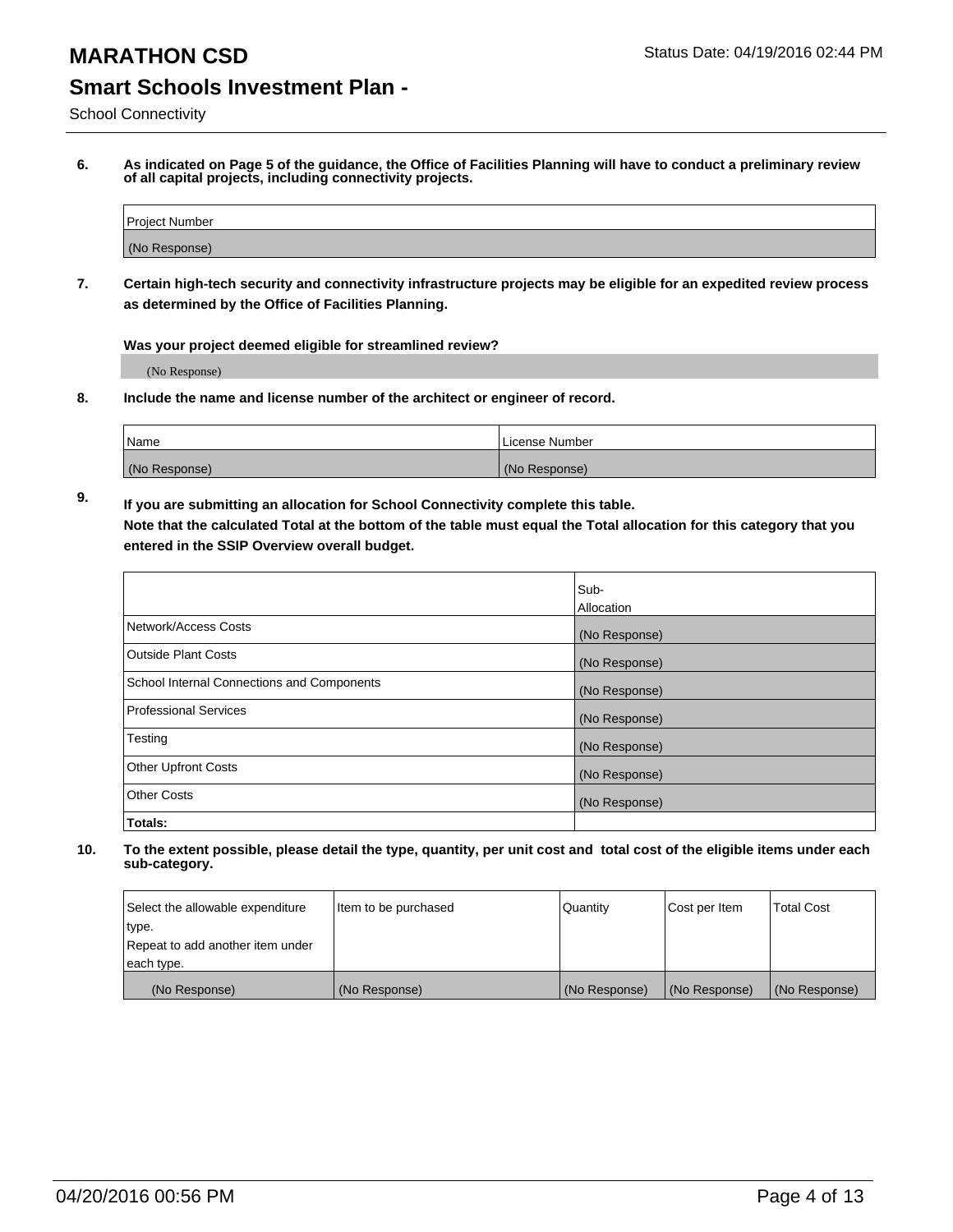Community Connectivity (Broadband and Wireless)

**1. Briefly describe how you intend to use Smart Schools Bond Act funds for high-speed broadband and/or wireless connectivity projects in the community.**

(No Response)

**2. Please describe how the proposed project(s) will promote student achievement and increase student and/or staff access to the Internet in a manner that enhances student learning and/or instruction outside of the school day and/or school building.**

(No Response)

**3. Community connectivity projects must comply with all the necessary local building codes and regulations (building and related permits are not required prior to plan submission).**

 $\Box$  I certify that we will comply with all the necessary local building codes and regulations.

**4. Please describe the physical location of the proposed investment.**

(No Response)

**5. Please provide the initial list of partners participating in the Community Connectivity Broadband Project, along with their Federal Tax Identification (Employer Identification) number.**

| <b>Project Partners</b> | Federal ID#   |
|-------------------------|---------------|
| (No Response)           | (No Response) |

**6. If you are submitting an allocation for Community Connectivity, complete this table.**

**Note that the calculated Total at the bottom of the table must equal the Total allocation for this category that you entered in the SSIP Overview overall budget.**

|                                    | Sub-Allocation |
|------------------------------------|----------------|
| Network/Access Costs               | (No Response)  |
| Outside Plant Costs                | (No Response)  |
| <b>Tower Costs</b>                 | (No Response)  |
| <b>Customer Premises Equipment</b> | (No Response)  |
| Professional Services              | (No Response)  |
| Testing                            | (No Response)  |
| <b>Other Upfront Costs</b>         | (No Response)  |
| Other Costs                        | (No Response)  |
| Totals:                            |                |

| Select the allowable expenditure | Item to be purchased | l Quantitv    | Cost per Item | <b>Total Cost</b> |
|----------------------------------|----------------------|---------------|---------------|-------------------|
| type.                            |                      |               |               |                   |
| Repeat to add another item under |                      |               |               |                   |
| each type.                       |                      |               |               |                   |
| (No Response)                    | (No Response)        | (No Response) | (No Response) | (No Response)     |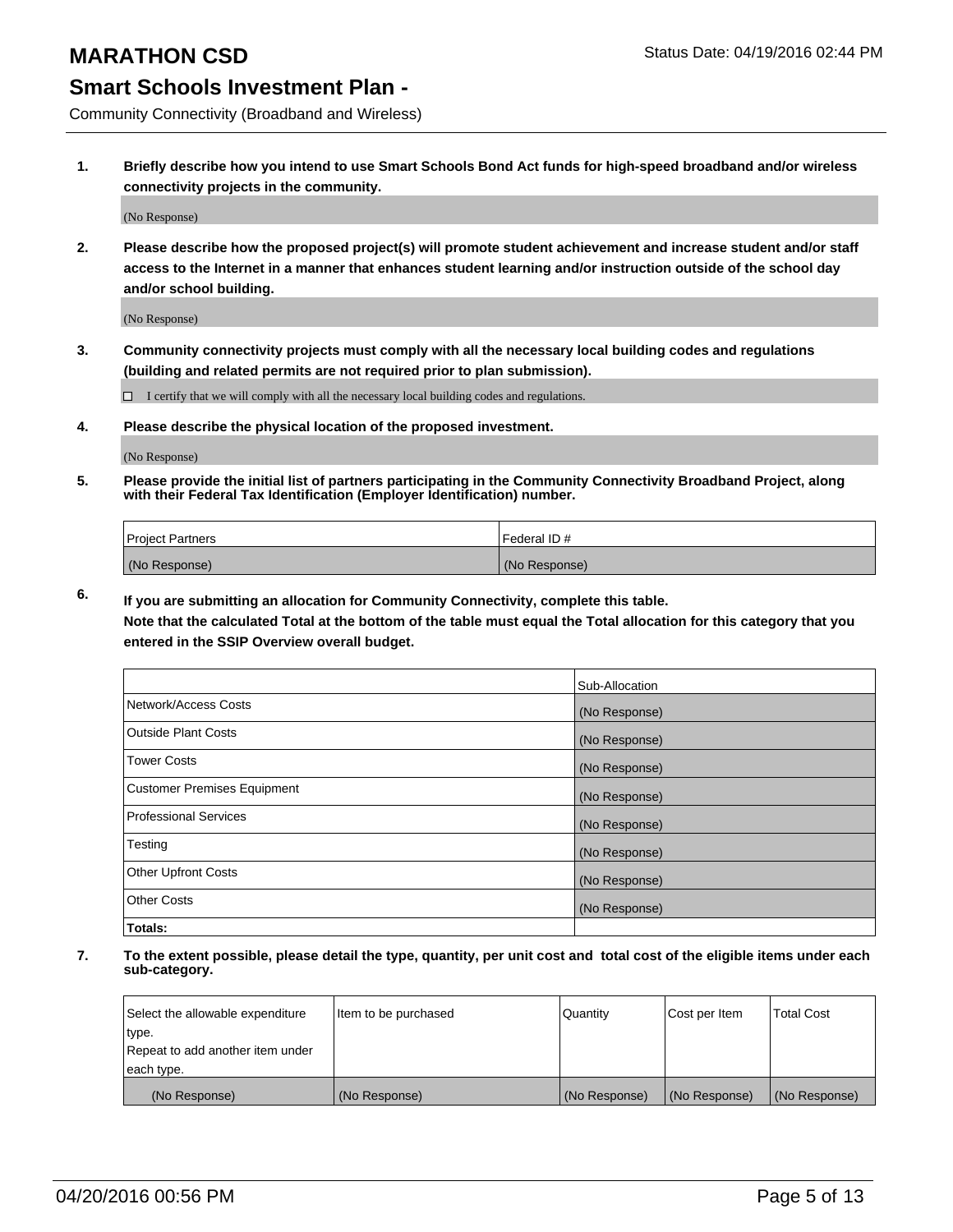### Classroom Learning Technology

**1. In order for students and faculty to receive the maximum benefit from the technology made available under the Smart Schools Bond Act, their school buildings must possess sufficient connectivity infrastructure to ensure that devices can be used during the school day. Smart Schools Investment Plans must demonstrate that sufficient infrastructure that meets the Federal Communications Commission's 100 Mbps per 1,000 students standard currently exists in the buildings where new devices will be deployed, or is a planned use of a portion of Smart Schools Bond Act funds, or is under development through another funding source.**

**Smart Schools Bond Act funds used for technology infrastructure or classroom technology investments must increase the number of school buildings that meet or exceed the minimum speed standard of 100 Mbps per 1,000 students and staff within 12 months. This standard may be met on either a contracted 24/7 firm service or a "burstable" capability. If the standard is met under the burstable criteria, it must be:**

**1. Specifically codified in a service contract with a provider, and**

**2. Guaranteed to be available to all students and devices as needed, particularly during periods of high demand, such as computer-based testing (CBT) periods.**

**Please describe how your district already meets or is planning to meet this standard within 12 months of plan submission.**

Marathon purchases annually from the local BOCES a 100Mbps Internet connectivity service with firewall protection and support. Marathon also has less than 1000 students, so we meet this requirement.

## **1a. If a district believes that it will be impossible to meet this standard within 12 months, it may apply for a waiver of this requirement, as described on the Smart Schools website. The waiver must be filed and approved by SED prior to submitting this survey.**

 $\Box$  By checking this box, you are certifying that the school district has an approved waiver of this requirement on file with the New York State Education Department.

|                         | Number of<br><b>Students</b> | Multiply by<br>100 Kbps | Divide by 1000 Current Speed<br>to Convert to<br>Required<br>Speed in Mb | l in Mb | Expected<br>Speed to be<br>Attained Within   Required<br>12 Months | <b>Expected Date</b><br><b>When</b><br>Speed Will be<br>l Met |
|-------------------------|------------------------------|-------------------------|--------------------------------------------------------------------------|---------|--------------------------------------------------------------------|---------------------------------------------------------------|
| <b>Calculated Speed</b> | 750                          | 75.000                  | 75                                                                       | 100     | 100                                                                | 09/01/2015                                                    |
| Totals:                 | 750.00                       | 75,000.00               |                                                                          |         |                                                                    |                                                               |

## **2. Connectivity Speed Calculator (Required)**

**3. If the district wishes to have students and staff access the Internet from wireless devices within the school building, or in close proximity to it, it must first ensure that it has a robust Wi-Fi network in place that has sufficient bandwidth to meet user demand.**

**Please describe how you have quantified this demand and how you plan to meet this demand.**

In summer of 2015, Marathon replaced all infrastructure switches with Hewlett Packard POE switches and installed CAT 6A wiring into each classroom as well as put in a robust Aruba wireless 802.11ac system. This system matches the intended infusion of 802.11ac wireless Microsoft Surface and Surface Pro devices we plan to buy with SMARTschool money and performace is at it's best available level.

**4. All New York State public school districts are required to complete and submit an Instructional Technology Plan survey to the New York State Education Department in compliance with Section 753 of the Education Law and per Part 100.12 of the Commissioner's Regulations.**

**Districts that include educational technology purchases as part of their Smart Schools Investment Plan must have a submitted and approved Instructional Technology Plan survey on file with the New York State Education Department.**

By checking this box, you are certifying that the school district has an approved Instructional Technology Plan survey on file with the New York State Education Department.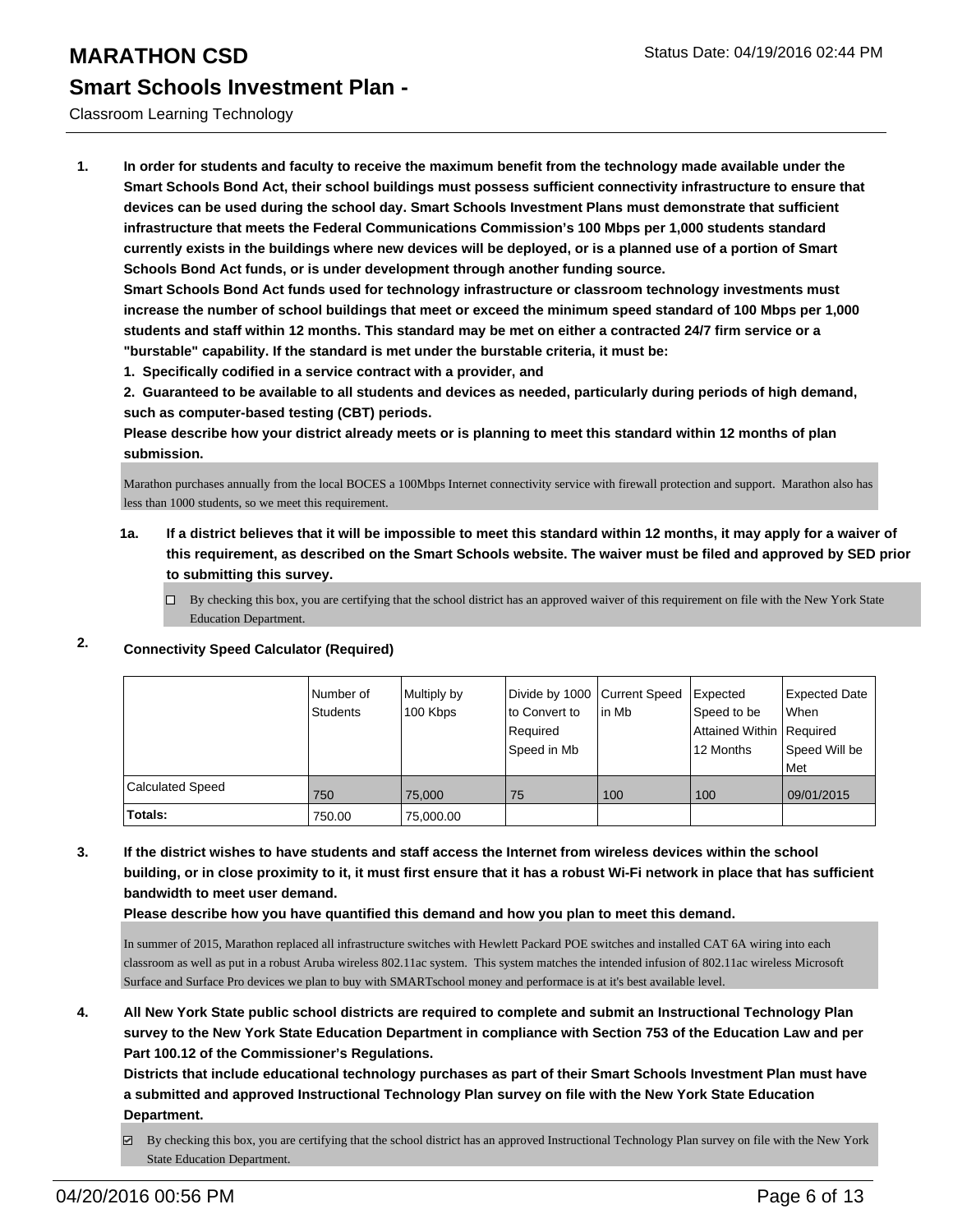#### Classroom Learning Technology

## **5. Describe the devices you intend to purchase and their compatibility with existing or planned platforms or systems. Specifically address the adequacy of each facility's electrical, HVAC and other infrastructure necessary to install and support the operation of the planned technology.**

As mentioned above, we intend to infuse the district with Surface 3 devices for a 7-12 hybrid 1:1 initiative that utilizes the latest wireless 802.11ac spec and not only have the switch stacks all been upgradeded, but our core backbone was increased from 1 Gb to 10 Gb. Teachers will get a Surface Pro 4s that mimic the same Microsoft technology and specs as the students and all SMARTboard stations will get an upgraded 64 bit system with the same 802.11ac wireless rating. We are replacing older laptop devices with this new initiative of Surface 3's and in the summer of 2015 our electrical contractors verified we have more than adequate electrical supply for our new devices. The description of desktop computers is really a very small form factor approximately 8"x8"x3" mounted to the wall for each of our district SMARTboard installations. We have speced out wireless keyboards and mice for these 65 PCs and they will accomodate the room no matter what staff member is present or absent on any given day. This computer will aslo allow HDMI cable interfaces to our newer model SMARTboards as well as provide a clean installation without the typical mess of all the wires that normally come from the connections made from the SMARTboard to the local teacher computer on a desk.

#### **6. Describe how the proposed technology purchases will:**

- **> enhance differentiated instruction;**
- **> expand student learning inside and outside the classroom;**
- **> benefit students with disabilities and English language learners; and**
- **> contribute to the reduction of other learning gaps that have been identified within the district.**

**The expectation is that districts will place a priority on addressing the needs of students who struggle to succeed in a rigorous curriculum. Responses in this section should specifically address this concern and align with the district's Instructional Technology Plan (in particular Question 2 of E. Curriculum and Instruction: "Does the district's instructional technology plan address the needs of students with disabilities to ensure equitable access to instruction, materials and assessments?" and Question 3 of the same section: "Does the district's instructional technology plan address the provision of assistive technology specifically for students with disabilities to ensure access to and participation in the general curriculum?"**

- Students would be engaged with tablets while instruction is taking place. They will have the capability to send and receive data and information in real time. Students can collaborate with each other (Google drive) and work on assignments simultaneously. The tablet allows students to work at different level of work easily. Students can listen and watch different lessons based on interest or ability. Videos are easily accessed, helping visual learners. The teacher can record lessons, giving students access to the lesson after leaving the classroom.
- The devices (Surface 4's) have the ability to run all windows software we require our students to use along with some that only small groups of students will be using based on their curriculum. The computers will have the ability to connect to our servers where student work is kept and where teacher resources are stored. Students can sync the computer to their drive and have a copy of all of their work on the computer, allowing them to access all of their work at home as well as any documents/videos teachers share. There are many students in our community that do not have access to the internet at home. This allows them equal access to material that would otherwise not have been available. •
- Tablets would allow students the ability to record a lesson and watch it again at a later time for repetition. For visually impaired students, the tablet allows the screen to be easily enlarged by "pinching" the screen. Passages can read aloud to students with reading disabilities when appropriate. Those with handwriting impairments can use typing to make work more legible. Tablets give students a different mode of instruction based on ability. ELL can use the tablet to learn more about information to their native language. Material in writing as well as audio information can also be translated using various applications.
- Poverty is a major gap in our district. One to one technology would level the playing field, allowing all students to work with the same technology. The sync feature also allows students to view material and video without the internet, providing equal access.
- **7. Where appropriate, briefly describe how the proposed technology purchases will enhance ongoing communication with parents and other stakeholders and help the district facilitate technology-based regional partnerships, including distance learning and other efforts.**

The district will be offering technology classes for the community, allowing parents/adults to learn about the technology their child brings home. Google calendar will be used to post homework assignments. Parents can have access to these calendars as well, giving them more insight to the student's assignments. Google docs will be used to share information like newsletters and upcoming events.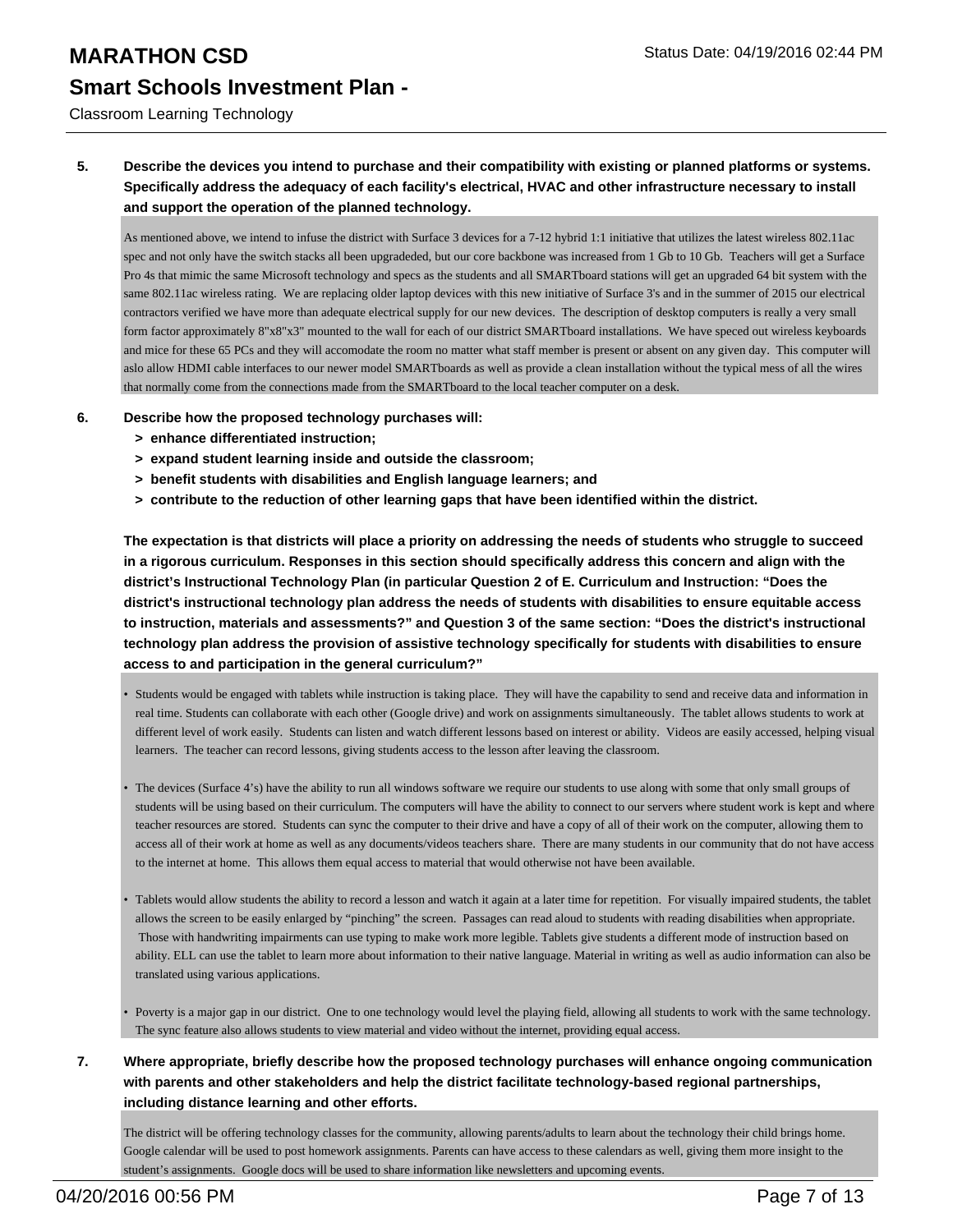Classroom Learning Technology

**8. Describe the district's plan to provide professional development to ensure that administrators, teachers and staff can employ the technology purchased to enhance instruction successfully.**

**Note: This response should be aligned and expanded upon in accordance with your district's response to Question 1 of F. Professional Development of your Instructional Technology Plan: "Please provide a summary of professional development offered to teachers and staff, for the time period covered by this plan, to support technology to enhance teaching and learning. Please include topics, audience and method of delivery within your summary."**

| Time period       | Topics                                                                               | Audience       | Method of delivery                 |
|-------------------|--------------------------------------------------------------------------------------|----------------|------------------------------------|
| May               | Google drive beginner session                                                        | Admin/teachers | Small group/class                  |
|                   | Small computer/Smart board<br>training                                               | Admin/teachers | Small group/class                  |
|                   | Google classroom beginner                                                            | Admin/teachers | Small group/class                  |
|                   | Google classroom advanced                                                            | Admin/teachers | Small group/class                  |
|                   | Using Google calendar for<br>assignments                                             | Admin/teachers | Small group/class                  |
|                   | Using technology in New<br>Collaboration space                                       | Admin/teachers | Small group/class                  |
| June              | Introduction to new hardware<br>(Surface 4)                                          | Admin/teachers | Small group/class                  |
|                   | Using Google calendar for<br>assignments                                             | Admin/teachers | Small group/class                  |
|                   | Google classroom beginner                                                            | Admin/teachers | Small group/class                  |
| July              | Google drive beginner session                                                        | Admin/teachers | Small group/class                  |
|                   | Google classroom<br>Beginner/intermediate                                            | Admin/teachers | Small group/class                  |
|                   | Introduction to new hardware<br>(Surface 4)                                          | Admin/teachers | Small group/class                  |
|                   | Application of new hardware<br>(advanced)                                            | Admin/teachers | Small group/class                  |
| August            | Procedural training - how to have<br>students sign in, get contracts,<br>charge etc. | Admin/teachers | Small group/class                  |
| September/October | Google drive beginner/intermediate<br>session                                        | Admin/teachers | Small group/class                  |
|                   | Google classroom<br>beginner/intermediate                                            | Admin/teachers | Small group/class                  |
|                   | Education applications/uses of<br>computer in classroom                              | Admin/teachers | Small group/class                  |
|                   | Using Google calendar for<br>assignments                                             | Admin/teachers | Small group/class                  |
|                   | Intro classes for students                                                           | students       | classroom instruction/after school |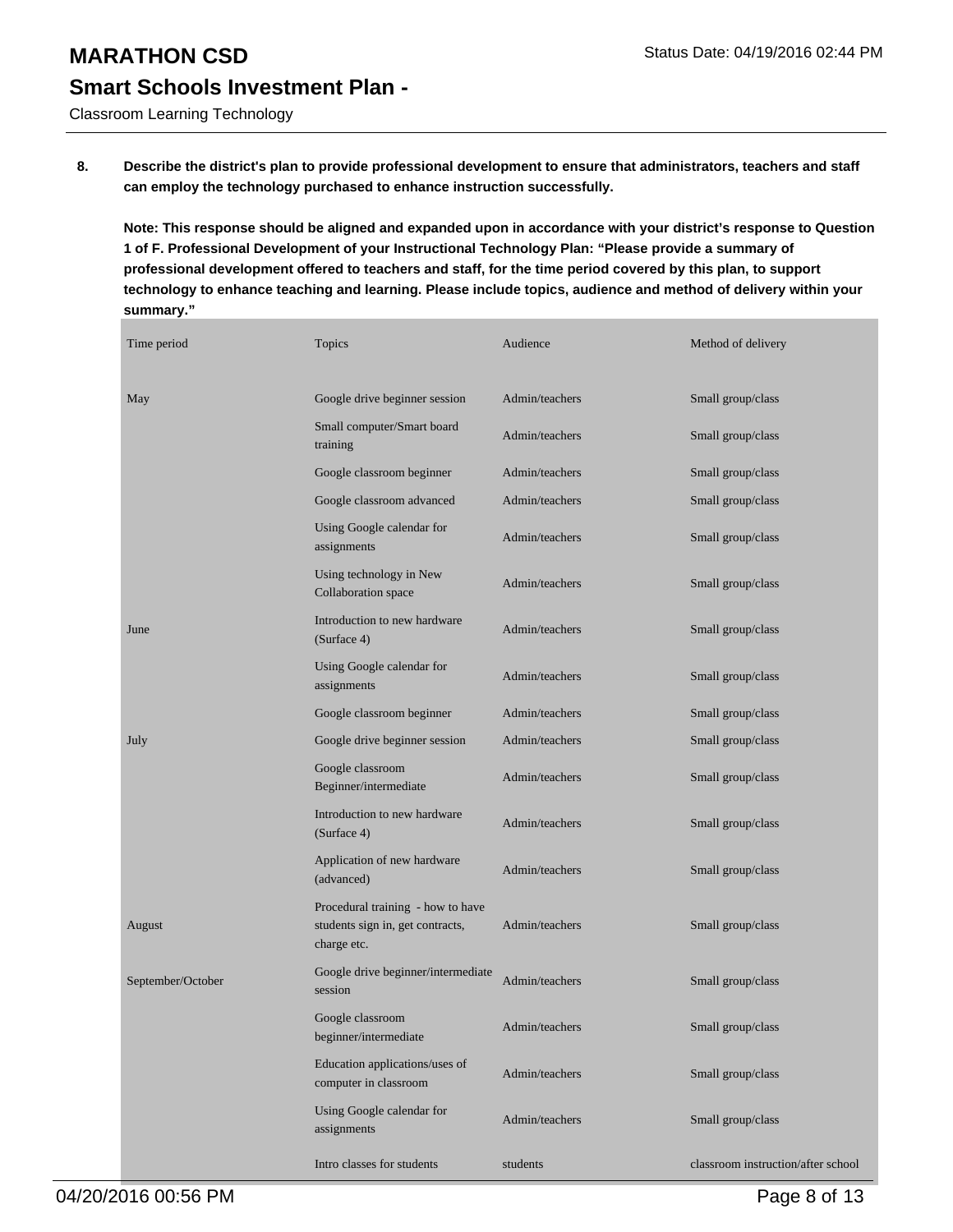Classroom Learning Technology

|                           |                                                                                    |                  | sessions          |
|---------------------------|------------------------------------------------------------------------------------|------------------|-------------------|
|                           | Intro class for parents                                                            | parents          | Small group/class |
| October/November/December | Sharing sessions                                                                   | Admin/teachers   | Small group/class |
|                           | Once a month advanced session -<br>Google drive/google<br>applications/surface use | Admin/teachers   | Small group/class |
|                           | Continued tech classes                                                             | students/parents | Small group/class |
|                           | Continued classes for parents and<br>students                                      | students/parents | Small group/class |

- **9. Districts must contact the SUNY/CUNY teacher preparation program that supplies the largest number of the district's new teachers to request advice on innovative uses and best practices at the intersection of pedagogy and educational technology.**
	- By checking this box, you certify that you have contacted the SUNY/CUNY teacher preparation program that supplies the largest number of your new teachers to request advice on these issues.
- **10. A district whose Smart Schools Investment Plan proposes the purchase of technology devices and other hardware must account for nonpublic schools in the district.**

**Are there nonpublic schools within your school district?**

| $\square$ Yes  |  |  |  |  |  |  |
|----------------|--|--|--|--|--|--|
| $\boxtimes$ No |  |  |  |  |  |  |

**11. Nonpublic Classroom Technology Loan Calculator**

**The Smart Schools Bond Act provides that any Classroom Learning Technology purchases made using Smart Schools funds shall be lent, upon request, to nonpublic schools in the district. However, no school district shall be required to loan technology in amounts greater than the total obtained and spent on technology pursuant to the Smart Schools Bond Act and the value of such loan may not exceed the total of \$250 multiplied by the nonpublic school enrollment in the base year at the time of enactment.**

**See:**

**http://www.p12.nysed.gov/mgtserv/smart\_schools/docs/Smart\_Schools\_Bond\_Act\_Guidance\_04.27.15\_Final.pdf.**

|                                         | 1. Classroom<br>Technology<br>Sub-allocation | 2. Public<br>Enrollment<br>$(2014 - 15)$ | 3. Nonpublic<br>Enrollment<br>(2014-15) | l 4. Sum of<br>l Public and<br>l Nonpublic<br>Enrollment                                      | 15. Total Per<br>Pupil Sub-<br>Iallocation | 6. Total<br>Nonpublic Loan  <br>Amount |
|-----------------------------------------|----------------------------------------------|------------------------------------------|-----------------------------------------|-----------------------------------------------------------------------------------------------|--------------------------------------------|----------------------------------------|
| Calculated Nonpublic Loan<br>l Amount i |                                              |                                          |                                         | (No Response)   (No Response)   (No Response)   (No Response)   (No Response)   (No Response) |                                            |                                        |

**12. To ensure the sustainability of technology purchases made with Smart Schools funds, districts must demonstrate a long-term plan to maintain and replace technology purchases supported by Smart Schools Bond Act funds. This sustainability plan shall demonstrate a district's capacity to support recurring costs of use that are ineligible for Smart Schools Bond Act funding such as device maintenance, technical support, Internet and wireless fees, maintenance of hotspots, staff professional development, building maintenance and the replacement of incidental items. Further, such a sustainability plan shall include a long-term plan for the replacement of purchased devices and equipment at the end of their useful life with other funding sources.**

 $\boxdot$  By checking this box, you certify that the district has a sustainability plan as described above.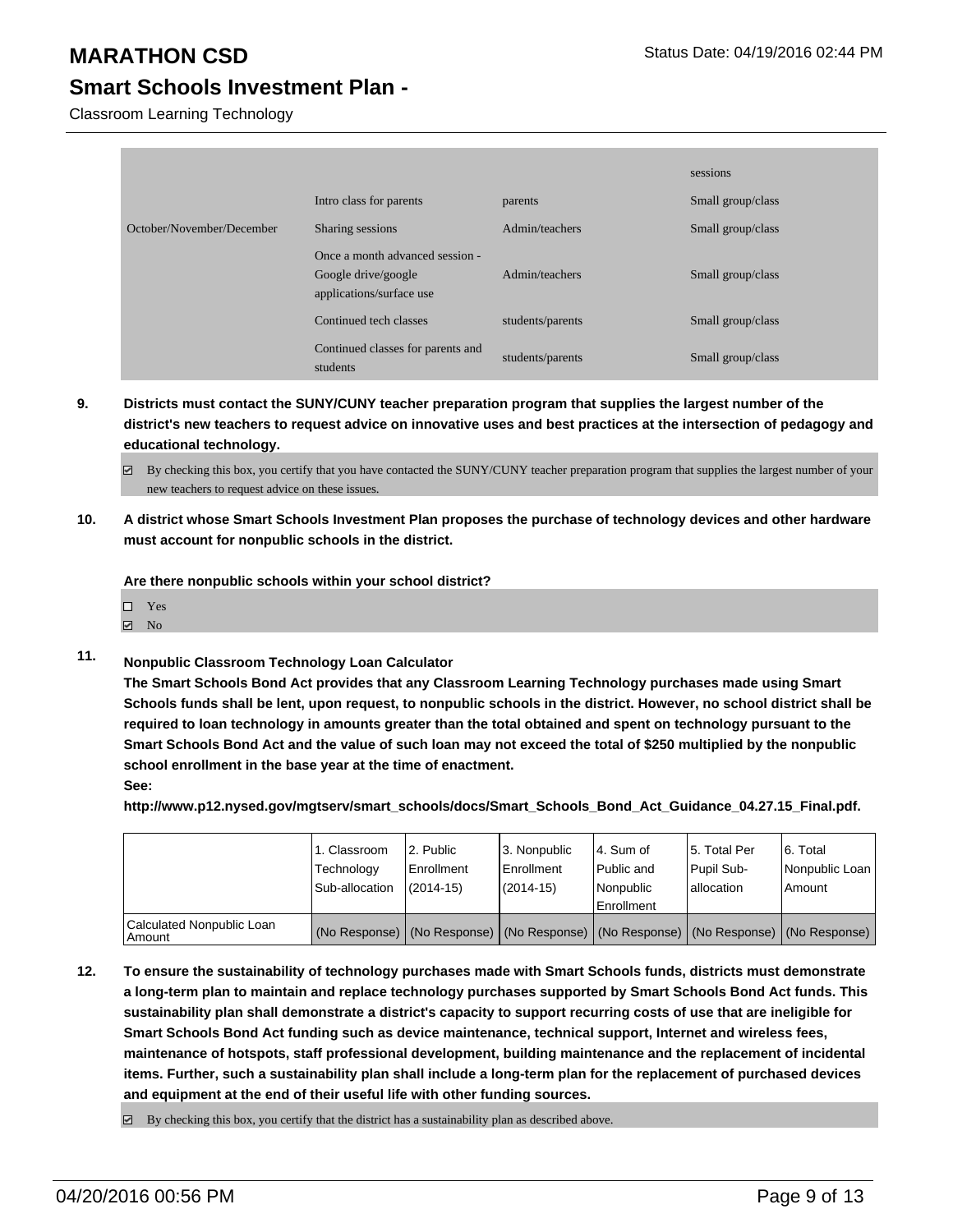Classroom Learning Technology

**13. Districts must ensure that devices purchased with Smart Schools Bond funds will be distributed, prepared for use, maintained and supported appropriately. Districts must maintain detailed device inventories in accordance with generally accepted accounting principles.**

 $\boxtimes$  By checking this box, you certify that the district has a distribution and inventory management plan and system in place.

**14. If you are submitting an allocation for Classroom Learning Technology complete this table. Note that the calculated Total at the bottom of the table must equal the Total allocation for this category that you entered in the SSIP Overview overall budget.**

|                         | Sub-Allocation |
|-------------------------|----------------|
| Interactive Whiteboards | l 0            |
| Computer Servers        | l 0            |
| Desktop Computers       | 19,045         |
| Laptop Computers        | l 0            |
| Tablet Computers        | 242,057        |
| <b>Other Costs</b>      | 9,520          |
| Totals:                 | 270,622.00     |

| Select the allowable expenditure<br>type. | Item to be purchased             | Quantity | Cost per Item | <b>Total Cost</b> |
|-------------------------------------------|----------------------------------|----------|---------------|-------------------|
| Repeat to add another item under          |                                  |          |               |                   |
| each type.                                |                                  |          |               |                   |
| <b>Tablet Computers</b>                   | Surface 3 w/ KeyPad              | 321      | 617           | 198.057           |
| <b>Desktop Computers</b>                  | ASUS VC62B i3                    | 65       | 293           | 19,045            |
| <b>Other Costs</b>                        | MK520 Wireless Keyb and Mouse    | 65       | 49            | 3,185             |
| <b>Other Costs</b>                        | DDR3L RAM 8Gb                    | 65       | 59            | 3,835             |
| <b>Tablet Computers</b>                   | Surface Pro 4 w/ KeyPad          | 40       | 1,100         | 44,000            |
| <b>Other Costs</b>                        | Manyex Protective Case Surface 3 | 100      | 25            | 2,500             |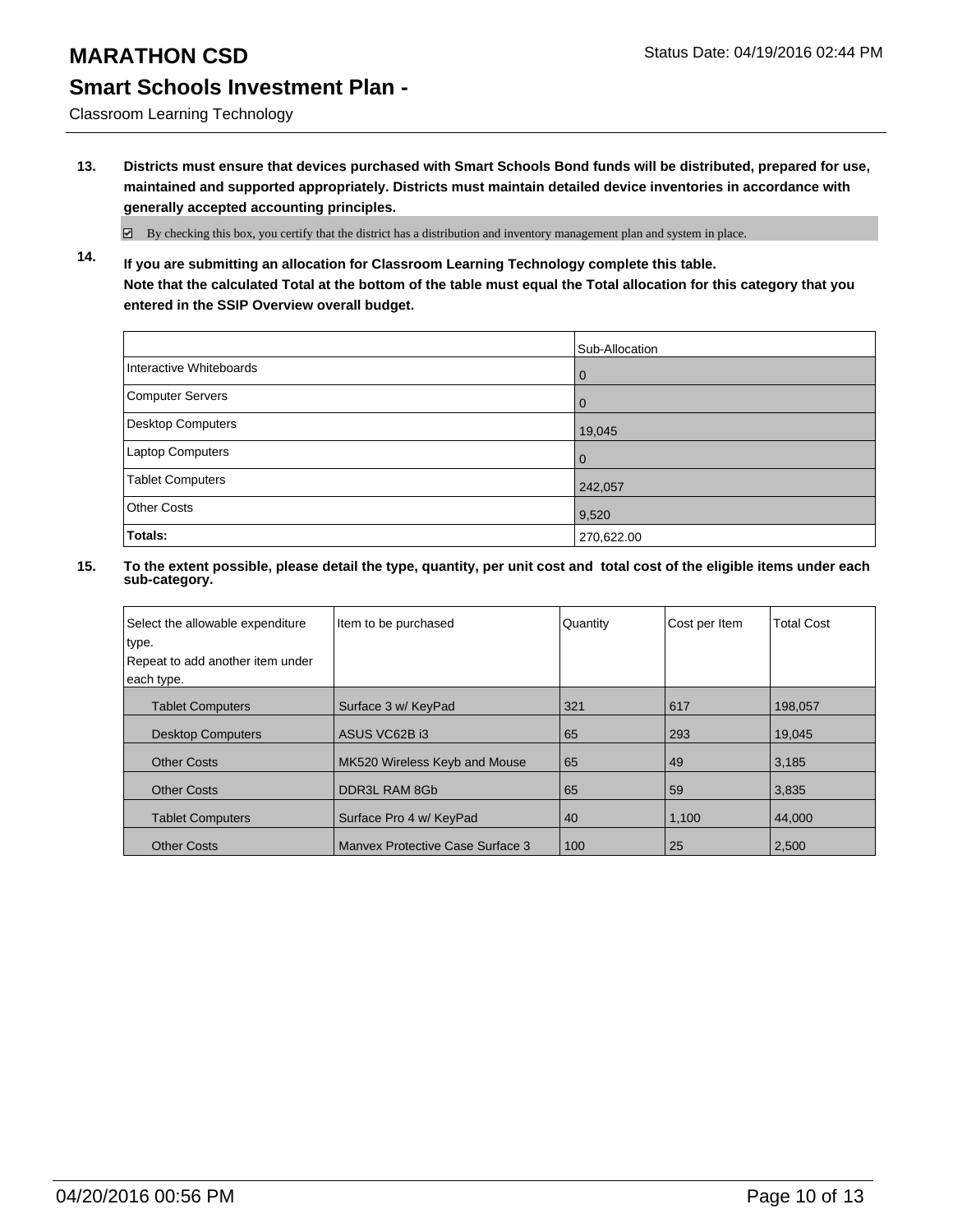#### Pre-Kindergarten Classrooms

**1. Provide information regarding how and where the district is currently serving pre-kindergarten students and justify the need for additional space with enrollment projections over 3 years.**

(No Response)

- **2. Describe the district's plan to construct, enhance or modernize education facilities to accommodate prekindergarten programs. Such plans must include:**
	- **Specific descriptions of what the district intends to do to each space;**
	- **An affirmation that pre-kindergarten classrooms will contain a minimum of 900 square feet per classroom;**
	- **The number of classrooms involved;**
	- **The approximate construction costs per classroom; and**
	- **Confirmation that the space is district-owned or has a long-term lease that exceeds the probable useful life of the improvements.**

(No Response)

**3. Smart Schools Bond Act funds may only be used for capital construction costs. Describe the type and amount of additional funds that will be required to support ineligible ongoing costs (e.g. instruction, supplies) associated with any additional pre-kindergarten classrooms that the district plans to add.**

(No Response)

**4. All plans and specifications for the erection, repair, enlargement or remodeling of school buildings in any public school district in the State must be reviewed and approved by the Commissioner. Districts that plan capital projects using their Smart Schools Bond Act funds will undergo a Preliminary Review Process by the Office of Facilities Planning.**

| Project Number |  |
|----------------|--|
| (No Response)  |  |

**5. If you have made an allocation for Pre-Kindergarten Classrooms, complete this table. Note that the calculated Total at the bottom of the table must equal the Total allocation for this category that you**

**entered in the SSIP Overview overall budget.**

|                                          | Sub-Allocation |
|------------------------------------------|----------------|
| Construct Pre-K Classrooms               | (No Response)  |
| Enhance/Modernize Educational Facilities | (No Response)  |
| Other Costs                              | (No Response)  |
| Totals:                                  |                |

| Select the allowable expenditure | Item to be purchased | Quantity      | Cost per Item | <b>Total Cost</b> |
|----------------------------------|----------------------|---------------|---------------|-------------------|
| type.                            |                      |               |               |                   |
| Repeat to add another item under |                      |               |               |                   |
| each type.                       |                      |               |               |                   |
| (No Response)                    | (No Response)        | (No Response) | (No Response) | (No Response)     |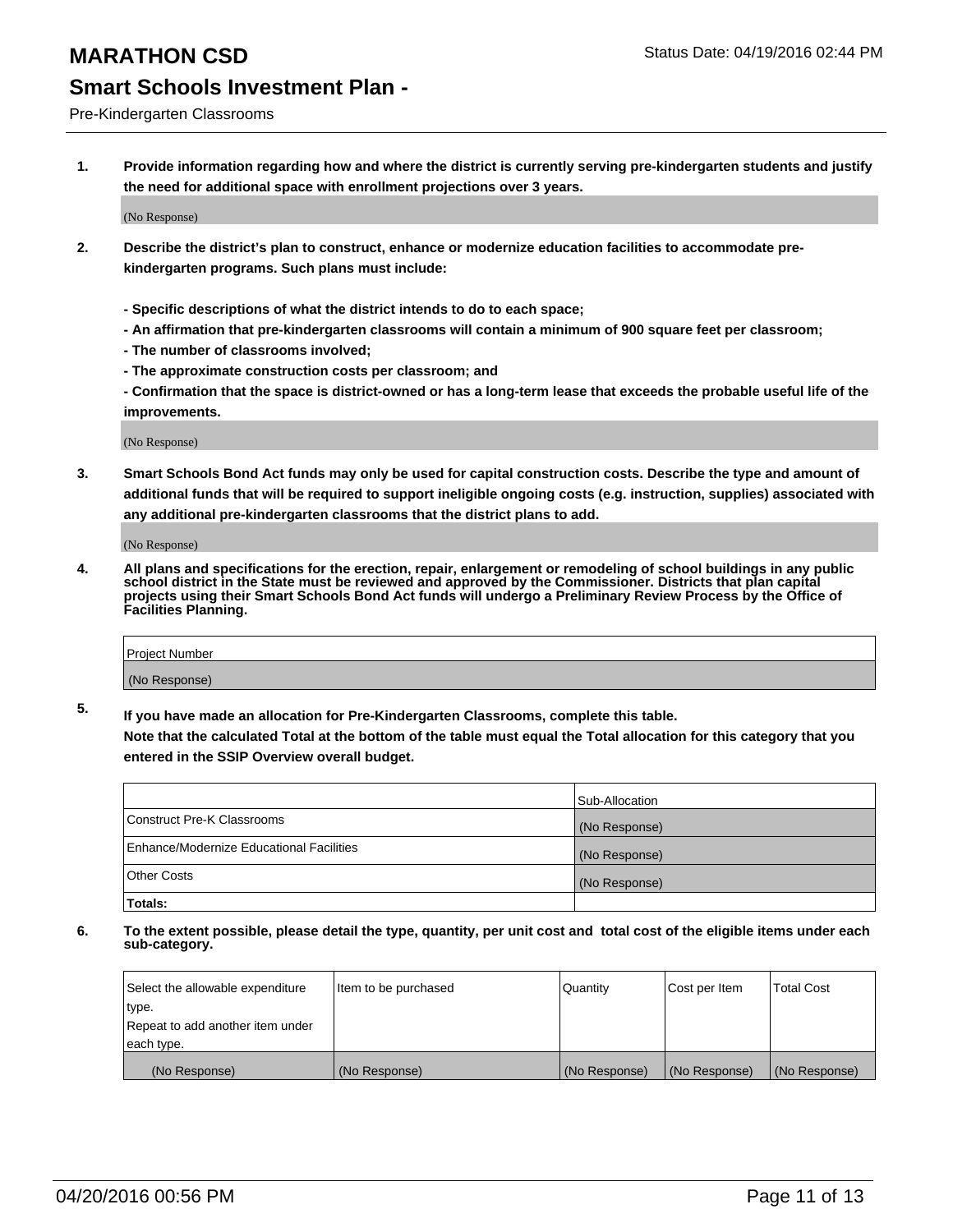Replace Transportable Classrooms

**1. Describe the district's plan to construct, enhance or modernize education facilities to provide high-quality instructional space by replacing transportable classrooms.**

(No Response)

**2. All plans and specifications for the erection, repair, enlargement or remodeling of school buildings in any public school district in the State must be reviewed and approved by the Commissioner. Districts that plan capital projects using their Smart Schools Bond Act funds will undergo a Preliminary Review Process by the Office of Facilities Planning.**

| Project Number |  |
|----------------|--|
| (No Response)  |  |

**3. For large projects that seek to blend Smart Schools Bond Act dollars with other funds, please note that Smart Schools Bond Act funds can be allocated on a pro rata basis depending on the number of new classrooms built that directly replace transportable classroom units.**

**If a district seeks to blend Smart Schools Bond Act dollars with other funds describe below what other funds are being used and what portion of the money will be Smart Schools Bond Act funds.**

(No Response)

**4. If you have made an allocation for Replace Transportable Classrooms, complete this table. Note that the calculated Total at the bottom of the table must equal the Total allocation for this category that you entered in the SSIP Overview overall budget.**

|                                                | Sub-Allocation |
|------------------------------------------------|----------------|
| Construct New Instructional Space              | (No Response)  |
| Enhance/Modernize Existing Instructional Space | (No Response)  |
| <b>Other Costs</b>                             | (No Response)  |
| Totals:                                        |                |

| Select the allowable expenditure | Item to be purchased | <b>Quantity</b> | Cost per Item | <b>Total Cost</b> |
|----------------------------------|----------------------|-----------------|---------------|-------------------|
| type.                            |                      |                 |               |                   |
| Repeat to add another item under |                      |                 |               |                   |
| each type.                       |                      |                 |               |                   |
| (No Response)                    | (No Response)        | (No Response)   | (No Response) | (No Response)     |